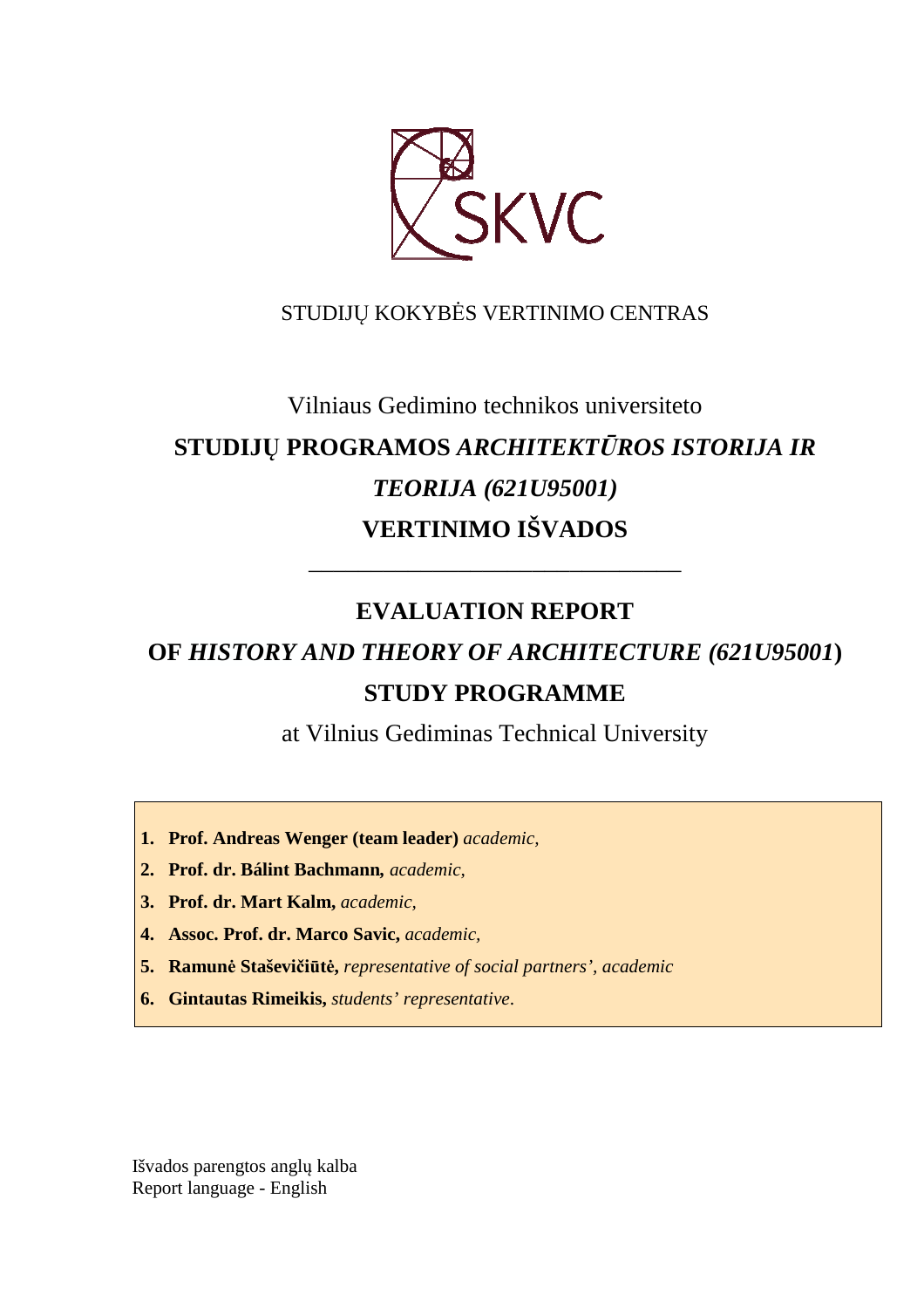## **DUOMENYS APIE ĮVERTINTĄ PROGRAMĄ**

| Studijų programos pavadinimas                        | Architektūros istorija ir teorija             |
|------------------------------------------------------|-----------------------------------------------|
| Valstybinis kodas                                    | 621U95001                                     |
| Studiju sritis                                       | Humanitariniai mokslai                        |
| Studijų kryptis                                      | Menotyra                                      |
| Studijų programos rūšis                              | Universitetinės studijos                      |
| Studiju pakopa                                       | antroji                                       |
| Studiju forma (trukmė metais)                        | Nuolatinė (2)                                 |
| Studiju programos apimtis kreditais                  | 120                                           |
| Suteikiamas laipsnis ir (ar) profesinė kvalifikacija | Architektūros istorijos ir teorijos magistras |
| Studijų programos iregistravimo data                 | 2003                                          |

## **INFORMATION ON EVALUATED STUDY PROGRAMME**

–––––––––––––––––––––––––––––––

| Title of the study programme                        | <b>History and Theory of Architecture</b> |  |
|-----------------------------------------------------|-------------------------------------------|--|
| State code                                          | 621U95001                                 |  |
| Study area                                          | <b>Humanities</b>                         |  |
| Study field                                         | History and Theory of Arts                |  |
| Type of the study programme                         | University studies                        |  |
| Study cycle                                         | second                                    |  |
| Study mode (length in years)                        | Full time $(2)$                           |  |
| Volume of the study programme in credits            | 120                                       |  |
| Degree and (or) professional qualifications awarded | Master of History and Theory of Arts      |  |
| Date of registration of the study programme         | 2003                                      |  |

### Studijų kokybės vertinimo centras

©

The Centre for Quality Assessment in Higher Education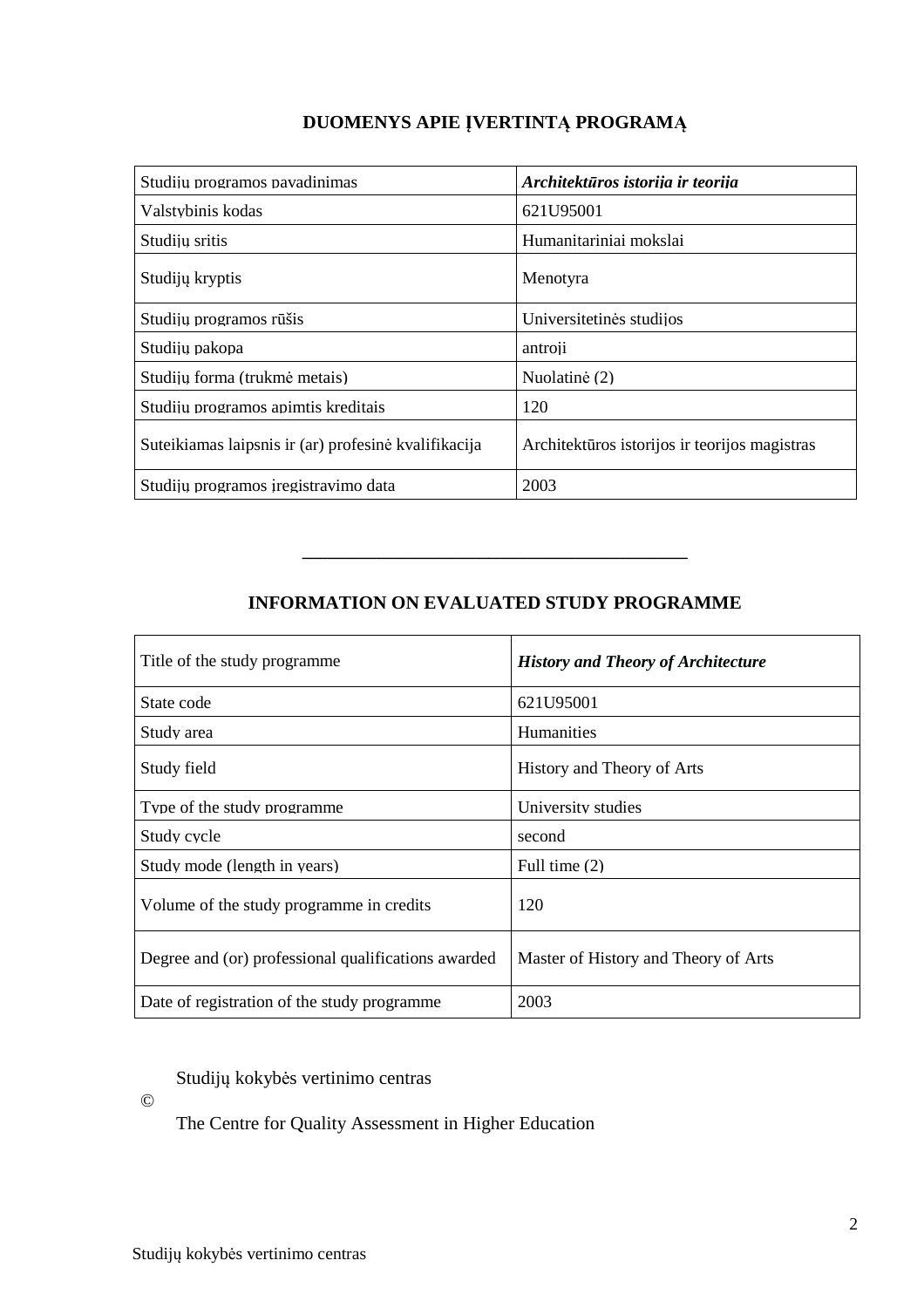## **CONTENTS**

| 1.1. |                                                                    |  |
|------|--------------------------------------------------------------------|--|
| 1.2. |                                                                    |  |
| 1.3. | Background of the HEI/Faculty/Study field/ Additional information5 |  |
| 1.4. |                                                                    |  |
|      |                                                                    |  |
| 2.1. |                                                                    |  |
| 2.2. |                                                                    |  |
| 2.3. |                                                                    |  |
| 2.4. |                                                                    |  |
| 2.5. |                                                                    |  |
| 2.6. |                                                                    |  |
|      |                                                                    |  |
|      |                                                                    |  |
|      |                                                                    |  |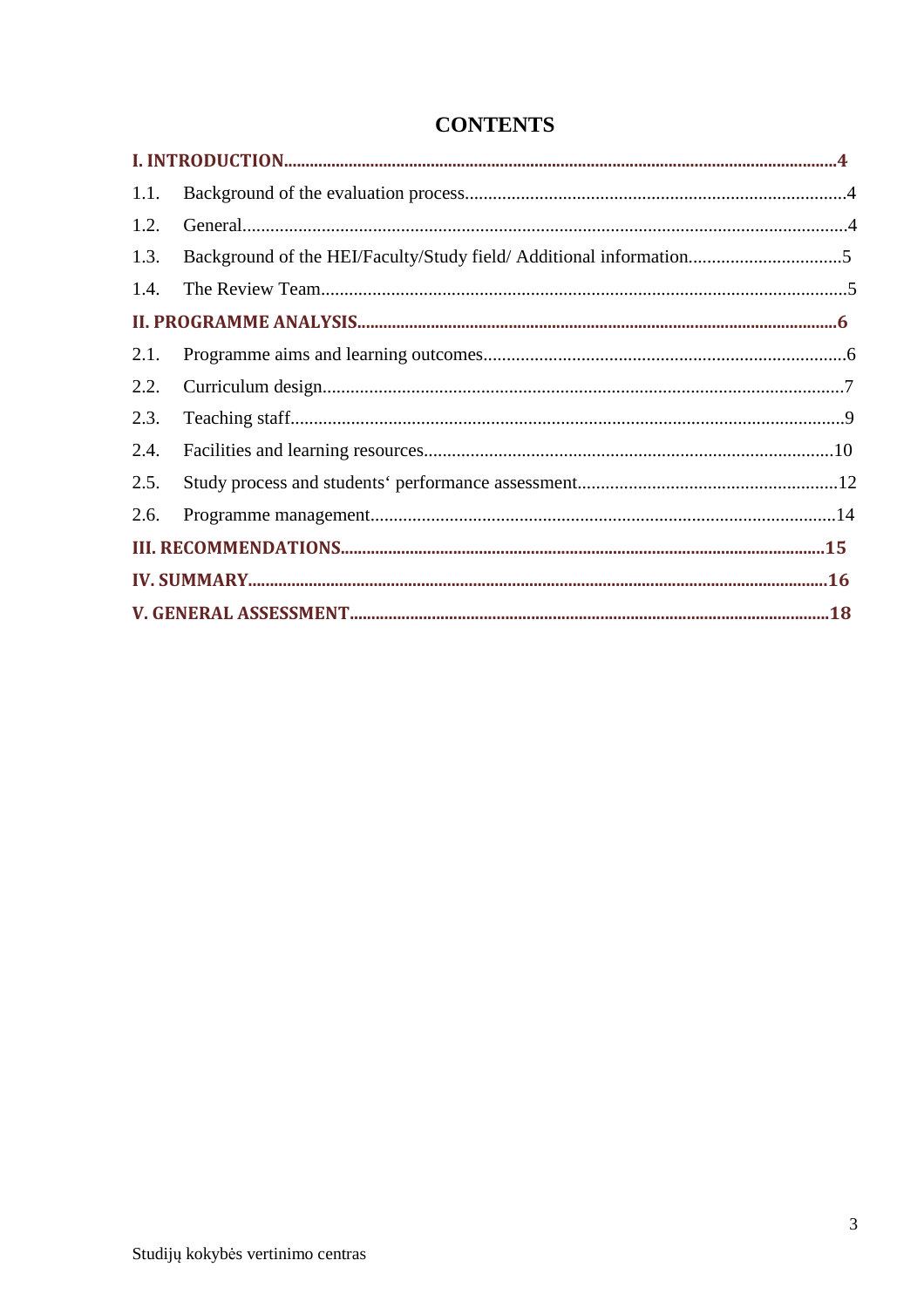#### **I. INTRODUCTION**

#### *1.1. Background of the evaluation process*

The evaluation of on-going study programmes is based on the **Methodology for evaluation of Higher Education study programmes,** approved by Order No 1-01-162 of 20 December 2010 of the Director of the Centre for Quality Assessment in Higher Education (hereafter – SKVC).

The evaluation is intended to help higher education institutions to constantly improve their study programmes and to inform the public about the quality of studies.

The evaluation process consists of the main following stages: *1) self-evaluation and selfevaluation report prepared by Higher Education Institution (hereafter - HEI); 2) visit of the review team at the higher education institution; 3) production of the evaluation report by the review team and its publication; 4) follow-up activities.* 

On the basis of external evaluation report of the study programme SKVC takes a decision to accredit study programme either for 6 years or for 3 years. If the programme evaluation is negative such a programme is not accredited.

The programme is **accredited for 6 years** if all evaluation areas are evaluated as "very good" (4 points) or "good" (3 points).

The programme is **accredited for 3 years** if none of the areas was evaluated as "unsatisfactory" (1 point) and at least one evaluation area was evaluated as "satisfactory" (2 points).

The programme **is not accredited** if at least one of evaluation areas was evaluated as "unsatisfactory" (1 point).

#### *1.2. General*

The Application documentation submitted by the HEI follows the outline recommended by the SKVC. Along with the self-evaluation report and annexes, the following additional documents have been provided by the HEI before, during and/or after the site-visit:

| No. | Name of the document                                                         |
|-----|------------------------------------------------------------------------------|
|     | Descriptions of Study subjects, supplemented                                 |
|     | The evidence of the performed student surveys on taught subjects, submitted. |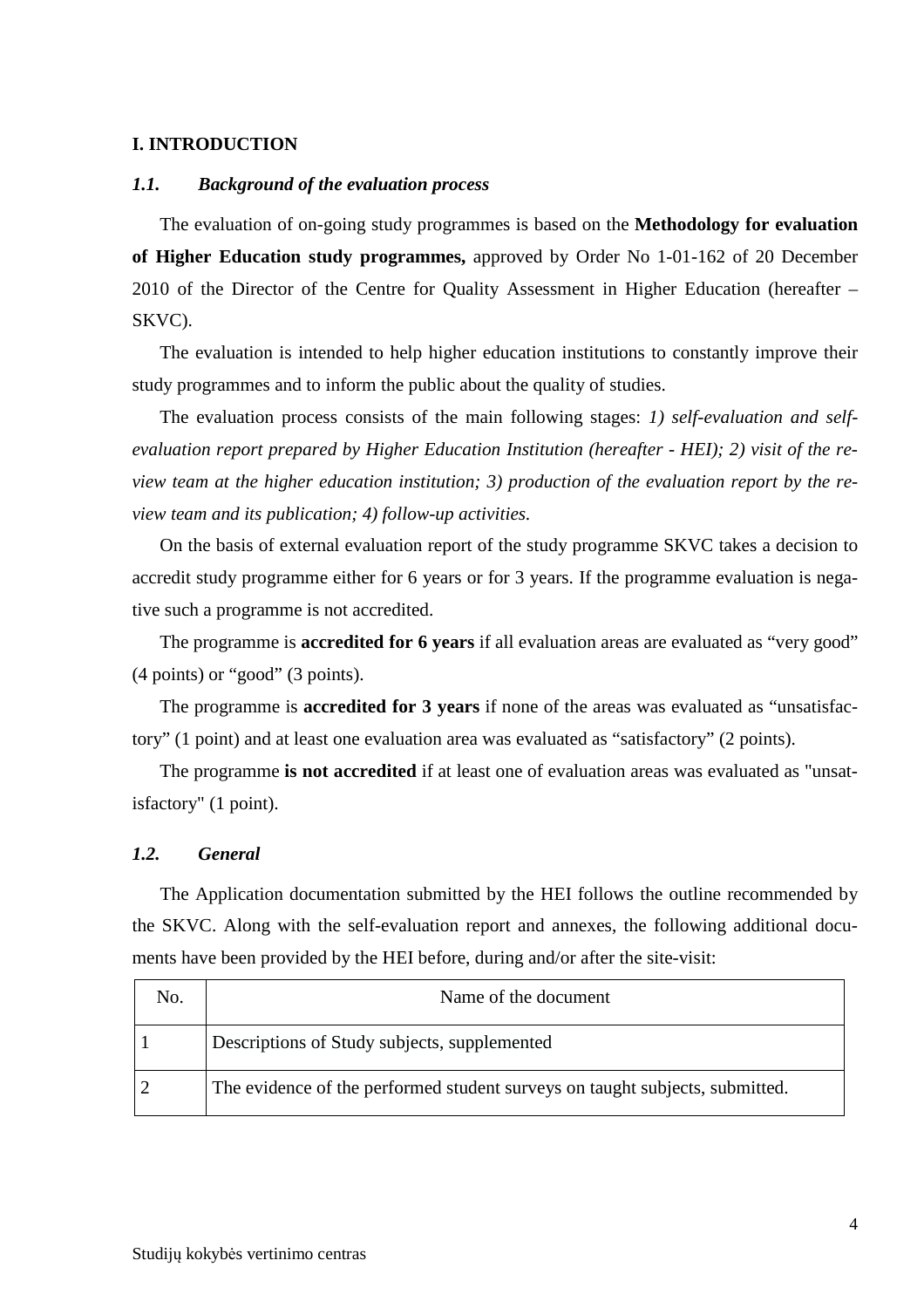#### *1.3. Background of the HEI/Faculty/Study field/ Additional information*

The start of the present-day Vilnius Gediminas Technical University (hereinafter –VGTU) goes back to 1956, when Vilnius Evening Division of the Evening Faculty of Kaunas Polytechnic Institute (hereinafter – KPI) was established. 1968 the Department of Urban Construction at KPI Vilnius Branch was established. 1969 KPI Vilnius Branch was restructured into Vilnius Civil Engineering Institute (hereinafter – VISI). 1971 the Faculty of Architecture at VISI started its activities. 1990 Vilnius Civil Engineering Institute became Vilnius Technical University (VTU). There were faculties of Architecture, Construction, Engineering Communications, Mechanics and Electronics. 1996 the Lithuanian Government adopted a resolution on awarding Vilnius Technical University the name of an ancient Grand Duke Gediminas and naming it Vilnius Gediminas Technical University.

Study programmes, Bachelor of Architecture and Master of Architecture - have been established in 1994, the scientific-character second-cycle study programme of the History and Theory of Architecture has been carried out in VGTU since 2003. These programmes have been accredited by SKVC decision in 2007, following the Report of the international Review team led by prof. Spyros Amourgis.

#### *1.4. The Review Team*

The review team was completed according *Description of experts' recruitment*, approved by order No 1-55 of 19 March 2007 of the Director of the Centre for Quality Assessment in Higher Education, as amended on 11 November 2011. The Review Visit to HEI was conducted by the team on  $11-12^{th}$  November 2014.

| 1. Prof. Andreas Wenger (team leader),                                               |
|--------------------------------------------------------------------------------------|
| University of Applied Sciences and Arts Northwestern Switzerland, Academy of Art and |
| Design, Head of the Institute for Interior Design and Scenography, Switzerland       |
| 2. Prof. dr. Bálint Bachmann,                                                        |
| Dean, Faculty of Engineering and IT - University Pécs, Pollack Mihály, Hungary       |
| 3. Prof. dr. Mart Kalm,                                                              |
| Estonian Academy of Arts, Vice-Rector for Research, Estonia                          |
| 4. Ass. Prof. dr. Marko Savic,                                                       |
| Provost for QA & Development, ALHOSN University, UAE                                 |
| 5. Ms. Ramunė Staševičiūtė,                                                          |
| Architect-Project Manager and Owner of company PILIS. Associate Professor at         |
| Klaipėda University, Lithuania                                                       |
| 6. Mr. Gintautas Rimeikis,                                                           |
| student of Lithuanian University of Education, Lithuania                             |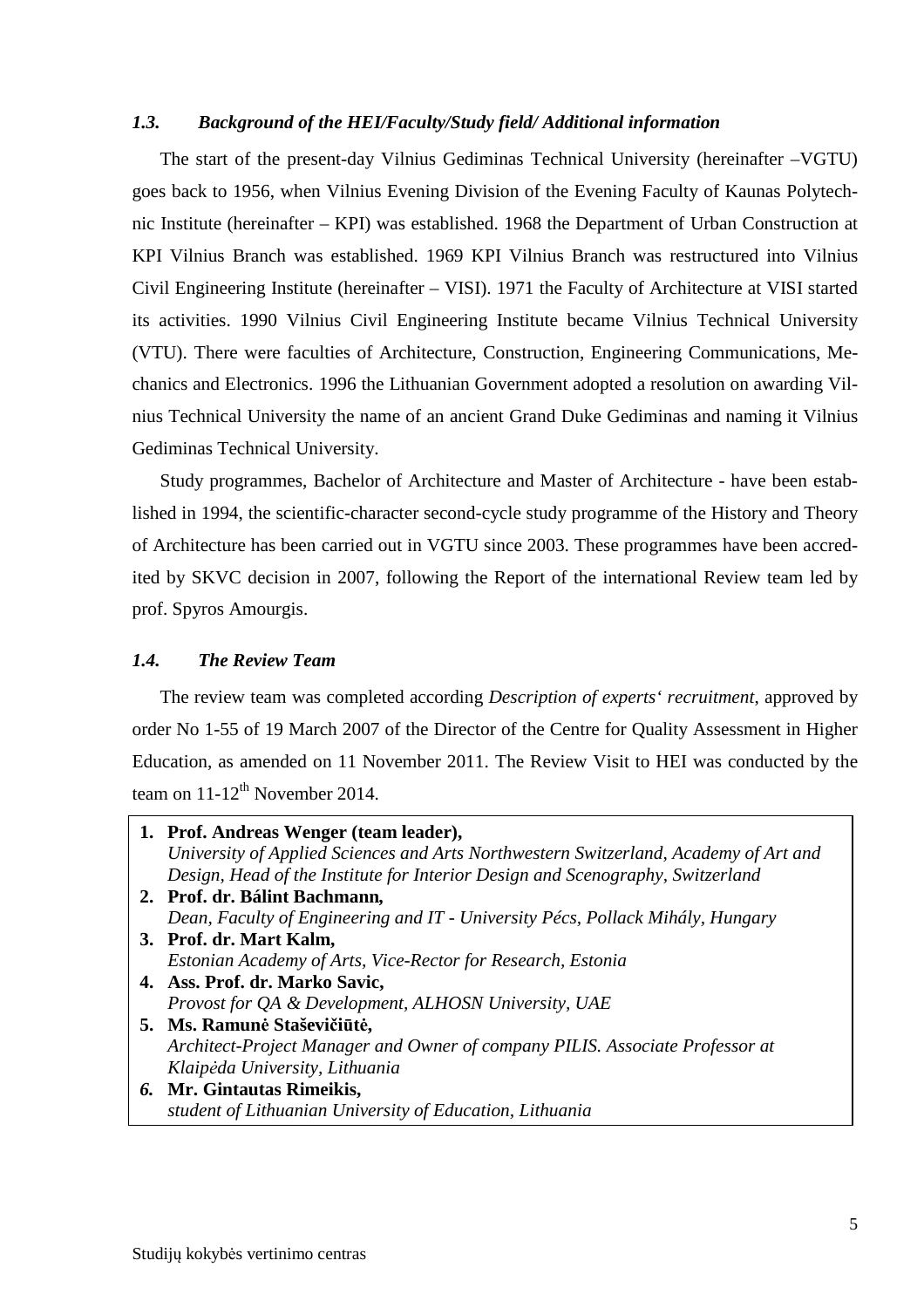#### **II. PROGRAMME ANALYSIS**

#### *2.1. Programme aims and learning outcomes*

The self-evaluation report (hereinafter – SER) properly addresses the programme aims although without justification relying on social needs or labour market analysis.

Full list of programme aims and outcomes is publicly accessible at the VGTU web-site: http://www.vgtu.lt/studies/-study-programmes-full-range-/masters-degree-study-

programmes/74214?pid=76676#Results.

The name of the study programme, its learning outcomes, content and the qualification offered are mutually compatible and consistent with the type of studies. Programme aims and outcomes (SER, pp.4 - 5) are aligned with the LTQF / Level 7 descriptors.

The Remarks about programme learning outcomes are the following:

- A) The study programme outcomes are grouped in five categories, fully addressing the "Descriptor of Study Cycles" (Ministry of Education and Science of the Republic of Lithuania, 2011).
- B) The list of the offered outcomes is sufficient to prove that the study programme expectations are aligned with the LTQF / Level 7.
- C) Annex 1 of the SER, presenting the "Interface between study programme aims, learning results and study subjects", is not fully synchronized with Annex 8 which offers "descriptions of Study Subjects" including specific course outcomes There are several issues to be discussed:
- As per submitted matrix (Annex 1), the course "Objects of contemporary culturology and mass media" does not address any of the programme outcomes. However, following the course descriptors (in Annex 8), course outcomes are aligned with several programme outcomes (e.g. N2, R2, So1).
- "Archaeology and Architecture" course outcomes definitions are not designed in pro-active way thus unlikely to be assessed properly (e.g. "Essential knowledge…. is provided").
- "Architecture and Art Interaction" course outcomes definitions are not fully designed in proactive way (e.g. basic knowledge is provided….).
- The review team was unable to properly prepare for the site visit because the VGTU provided several missing course descriptions only by the end of the site visit.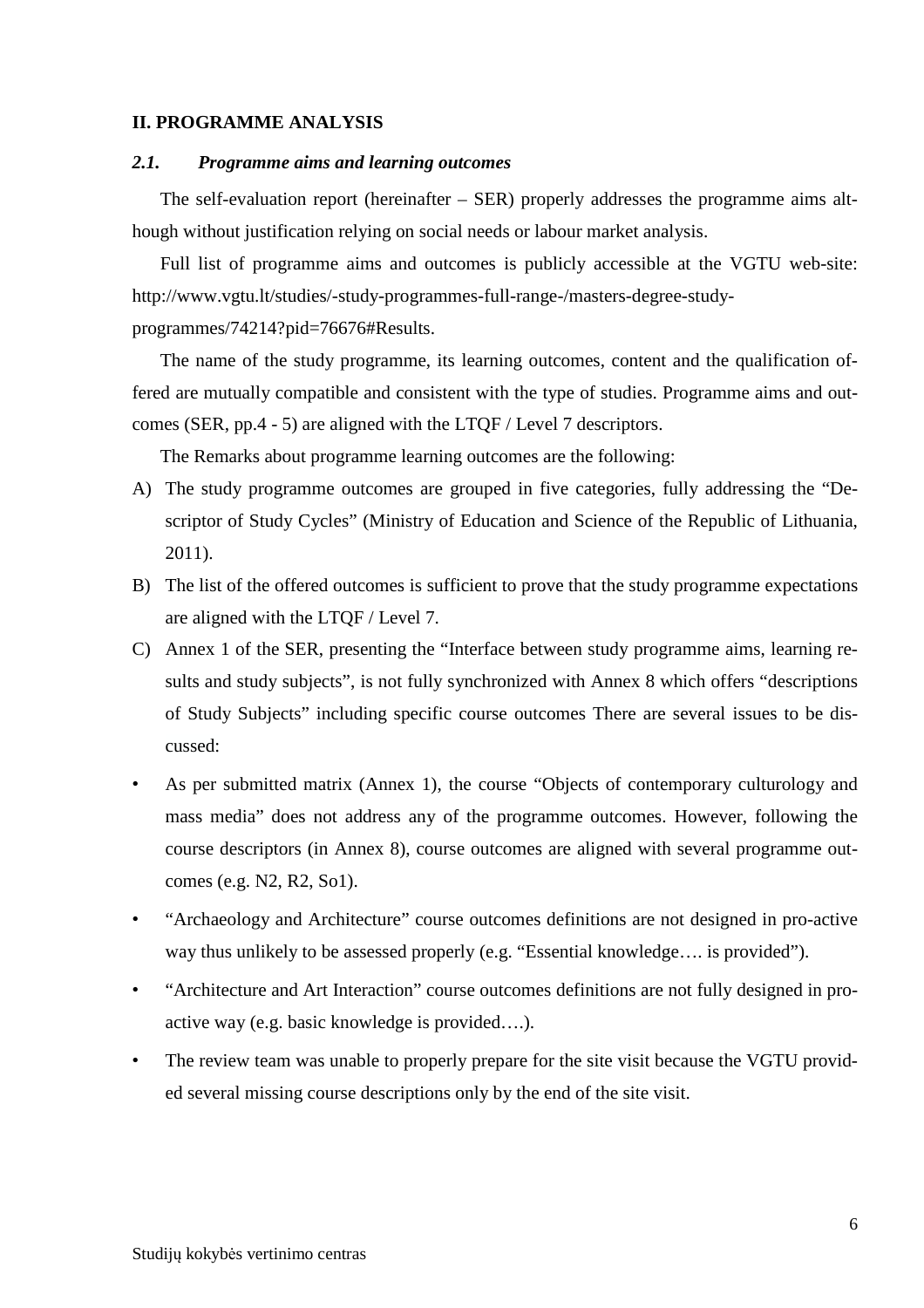#### *2.2. Curriculum design*

As per national legislation BA programmes in architecture last eight, and MA programmes in architecture in Lithuania last four semesters. Following the "Directive 2013/55/EU of the European Parliament and of the Council of 20 November 2013, amending Directive 2005/36/EC on the recognition of professional qualifications and Regulation (EU) No 1024/2012 on administrative cooperation through the Internal Market Information System ('the IMI Regulation')", a total of at least five years of full-time study at a university or a comparable teaching institution, leading to successful completion of a university-level examination is claimed. The "Directive 2013/55/EU of the European Parliament and of the Council of 20 November 2013" provides two options to pursue the profession training programs:

(a) a total of at least five years of full-time study at a university or a comparable teaching institution, leading to successful completion of a university-level examination; or

(b) not less than four years of full-time study at a university or a comparable teaching institution leading to successful completion of a university-level examination, accompanied by a certificate attesting to the completion of two years of professional traineeship in accordance with paragraph 4.

By Faculty note, the second option is basically consistent with the current structure of the Architecture studies in VGTU, but is not given and it is not clear the manner in which the Faculty provides a certificate attesting to the completion of two years of professional traineeship in accordance with paragraph 4.

For the BA and MA programmes in Lithuania an expected change would have to affect the curriculum structure of one or both programmes in a near future.

The content of the research-character second-cycle study programme of the History and Theory of Architecture at VGTU corresponding to 120 credits (ECTS), i.e. 3200 hours, is evenly spread over a period of 4 semesters, 30 credits in each.

The compulsory subjects account for 107 ECTS (42 of them is for preparation of Final thesis). 5 ECTS are given to "Optional subjects" and 8 ECTS to "General University subjects". The number of subjects studied in each semester is not more than 5. In general, study programme meets legal requirements.

The presented content and methods of the subjects/modules are appropriate for the achievement of the intended learning outcomes, although they do reflect only partly the contemporary developments in the history and theory of architecture. The SER Annex 1 "Compliance of the Learning Outcomes with the Cycle of Studies" provides a positive decision. Based on several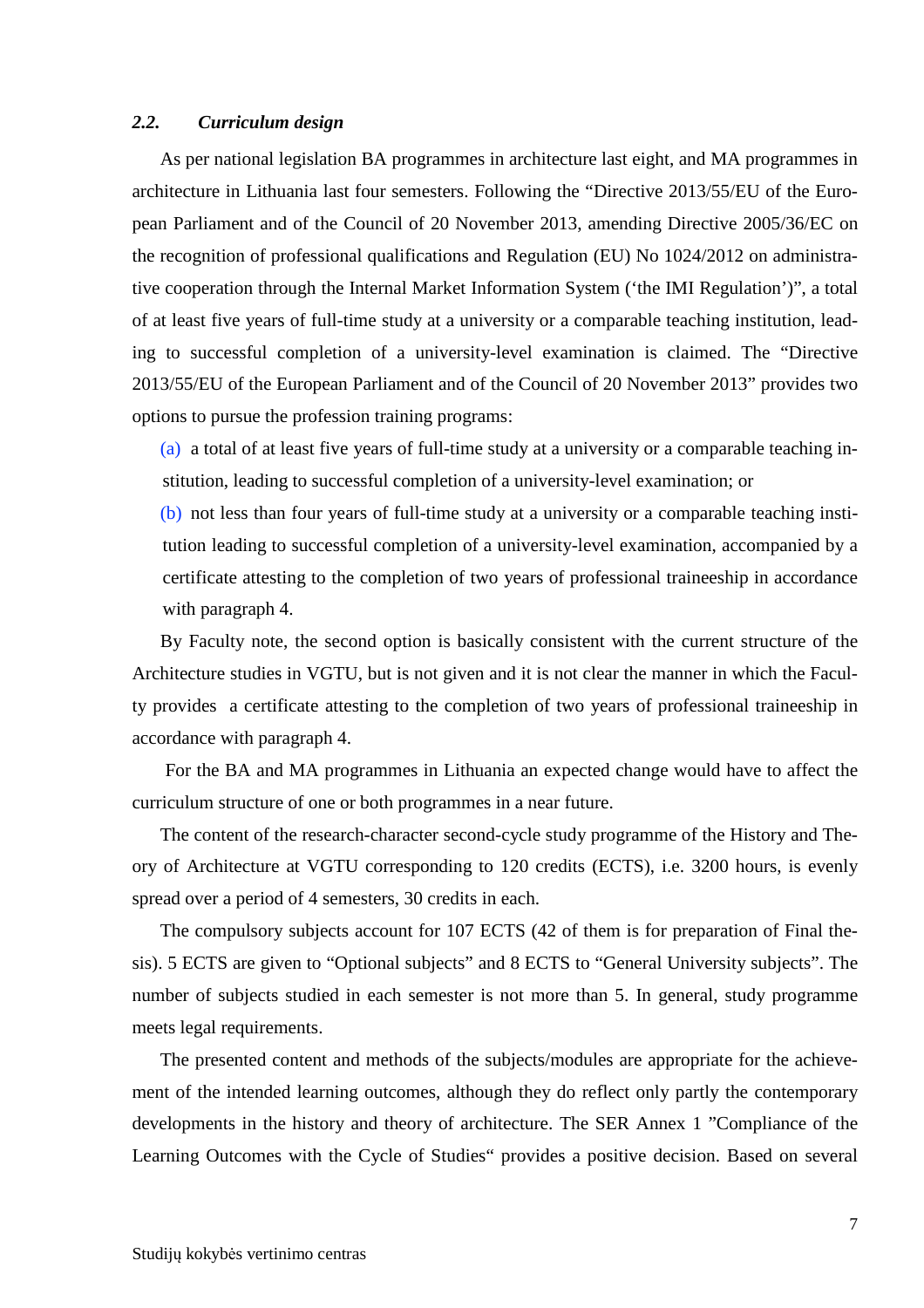amendments implemented in the curriculum during the recent years (2007, 2011, 2014) it seems that the programme has not yet found its final form and it is still in the phase of evolution.

The expert review team (hereafter  $-$  ERT) found that the programme does not have a clear structure, it is too heterogeneous. It seems that there are two contradictory main focuses in the curriculum: Firstly, there are the studies of medieval and early modern architecture from the point of view of conservation and heritage protection and secondly the history, theory and criticism of modern and contemporary architecture. These are two quite different fields, which share only a small overlap. If VGTU plans to keep this programme it might make sense to consider in the future separating these study areas to two different programmes: 1) "Heritage studies" and 2) "Theory of architecture", which could alternate annually.

In the curriculum the architectural theory is taught via different subjects that do not provide a coherent overview and understanding of this very important field, only occasional areas of theory are covered. It is surprising to the ERT that one of the possible approaches – semiotics – can enjoy a privileged position of an independent subject. The result of this inconsistency is palpable in the final thesis. Most of the theses works show an excellent empiric work on well-chosen study objects but quite often they lack of a broader interpretation based on contemporary theory like it is common in humanities nowadays.

The students are expected to choose the topic of their final thesis already at the beginning of the first semester. This is definitely too early because the whole professional field has not been opened up for them yet. It would be more proper to start with the topic in the beginning of the second study year.

Most of the students have a background in architecture, which means that they are taught to express themselves spatially and visually but not textually. Unfortunately, in the curriculum no linguistic subject taught by a philologist, where writing skills of students would have been developed, was found by the ERT. The teachers can definitely help in structuring the texts but they have neither skills nor time for editing students' texts.

Although, the programme does not contain internship it is welcoming that some of the students have undertaken it for example at Volume (the Netherlands) and Monu (the Netherlands) – international professional cultural journals.

The study course descriptions based on the University standards seem over administrated: Credit calculations on a one-tenth scale are not adequate. Amendments B and C could be most useful for the communication of aims, outcomes and workload of each course. Only one example of the amendments was provided to the ERT during their site visit.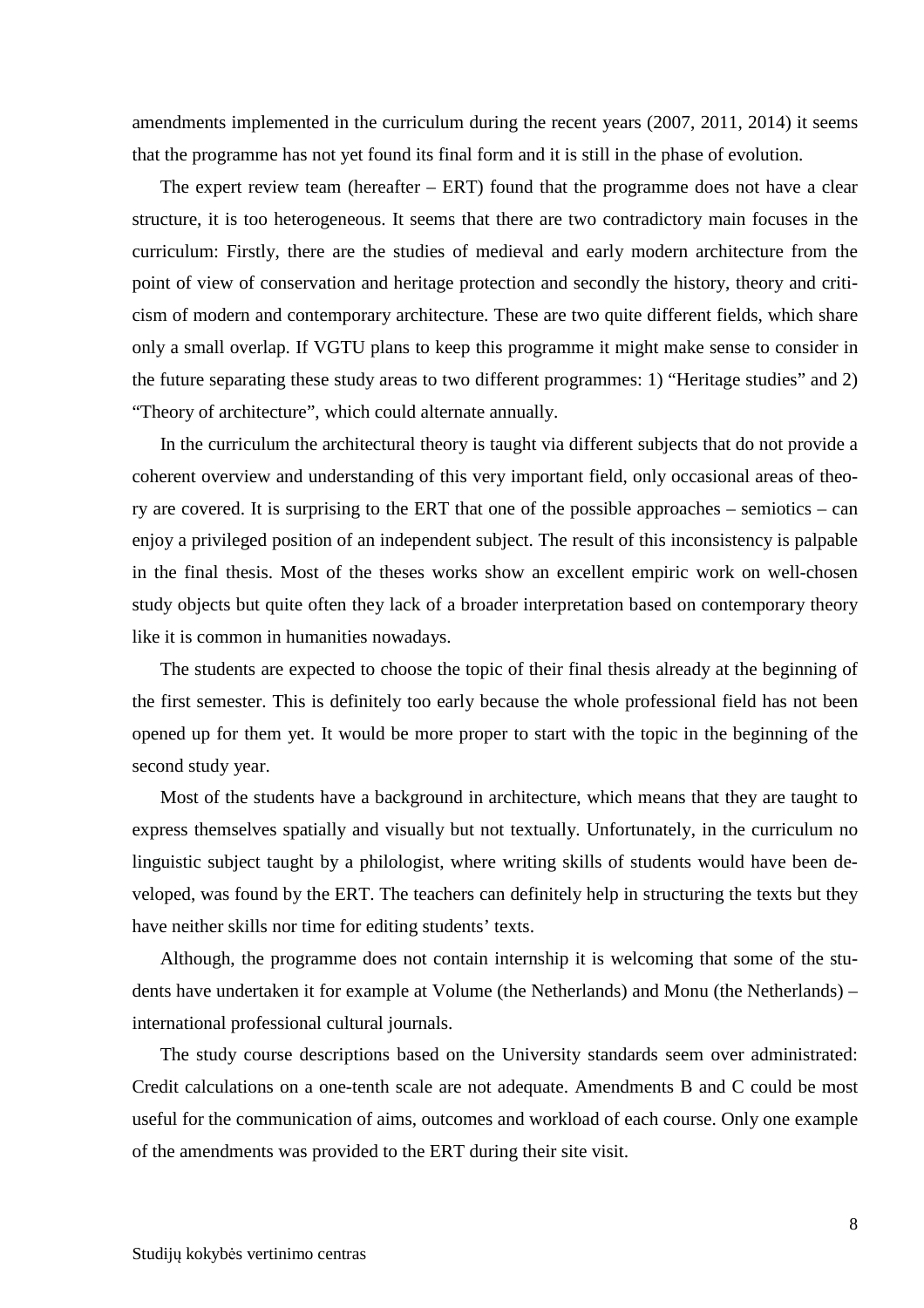Due to the fact, that study course descriptions were neither available in the amendments of the self-evaluation nor were the documents handed out during the site visit on November  $11<sup>th</sup>$ and  $12<sup>th</sup>$  2014 complete and some courses still only available in Lithuanian, the ERT was unable to fully evaluate the contents of the programme in Architecture History and Theory.

#### *2.3. Teaching staff*

The faculty is well equipped with teaching staff meeting the legal requirements.

The qualifications and the number of the teaching staff are mostly adequate to ensure the learning outcomes. Among 12 teachers there are 9 with doctoral degree. A majority of the teachers are architects or artists who produce texts beside their other professional activities and are not dedicated only to this. The programme which enables students to acquire second-cycle University education in the study area of Humanities and the degree of a "Master of History and Theory of Art" should be led by a historian or a theoretician for whom this is the main vocation.

History and Theory of Architecture as disciplines have internationally made a huge development during the last decades but the CVs' of the faculty members do not show their participation in these processes. International contacts of teaching staff should be improved.

The teaching-staff is composed of teachers from different age and gender.

The University has set up strict requirements for research (artistic) and other professional activities for its academic staff. For elected staff architects a three months lasting internship at an architecture office is foreseen in a five years period to recover from teaching. Unfortunately, this privilege does not comprise the staff of theoretical subjects. There is no financial support for artistic activities for teachers but the work organisation in the University provides them with opportunities to participate in public architecture competitions. As incentive it is possible to apply for support for conference participation and/or for study trips.

The teaching-staff is active in research of architecture. There are strong traditions in the research and conservation of architectural monuments of earlier centuries in Lithuania but it is very welcoming to see that in the studies the recent past Soviet period have emerged also. As the faculty of architecture publishes the Journal of Architecture and Urbanism under the Taylor and Francis Group a very favourable platform for scholarly publishing is offered on the University.

VGTU presents the CVs' of their teaching staff in a proper way for natural sciences but in case of architecture the ISI Web of Science and other peer reviewed publications should not be privileged. In addition, the CVs' structure is not open to the whole scope of teaching architects very important activities which are mainly oriented to local readers. To discover architects` activities the ERT had to do extra work on Internet and in libraries or even in local bookshops. The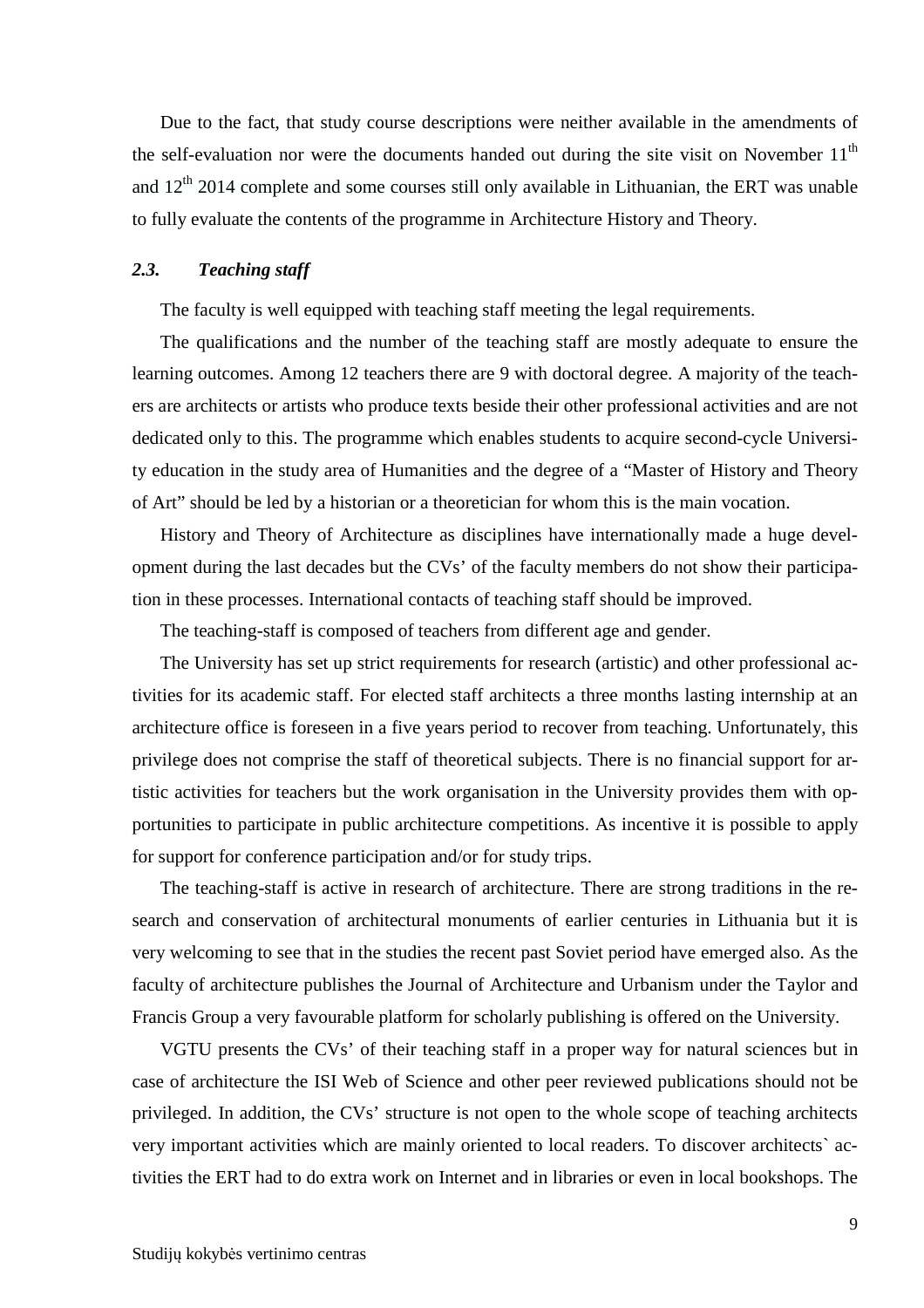real contribution of the teaching staff to the professional field is much more substantial than shown in the CVs' presented by the VGTU.

#### *2.4. Facilities and learning resources*

The evaluation of the facilities is based on the findings during the site visit, on the data of the current SER and the final report of the former accreditation from 2007.

Financial resources of VGTU and other Lithuanian HEIs compared to the budgets of Western European universities are poor. Standard price of first cycle (BA) full-time studies is 7638,00 Lt (2.300 €) and of second study cycle (MA) – 11054,00 Lt (3.300 €) according the data of the SER. The price for the Master studies in Humanities is  $2116,54 \text{ } \in$  per year (7308 Lt). General cuts in state financing of higher education has been reported

The History and Theory of Architecture study programme is carried out in the same premises as Architecture BA and MA programmes, in the Palace of Architecture, VGTU's Architecture Complex, in the Old Town of Vilnius.

The total area devoted to the Architecture programmes makes up to 3,770 m2 including 1,423 m2 auditorium and 840 m2 of the classroom areas. The Faculty of Architecture has 5 departments. The Department of Architecture is located in the premises of  $-210m^2$ ; Department of Building Structures –  $98m^2$ ; Department of Art –  $167m^2$ ; Department of Fundamentals and Theory of Architecture –  $144m^2$ ; Department of Urban Design –  $122m^2$ . 19 auditoria with 552 working places are used for lectures, practical classes and seminars. There are 2 auditoriums with 90 seats each, a computer classroom with 23 working places, 4 studios for art classes (one studio with 30 and three studios with 15 working places). The spatial structure of the historic building determines the Architecture Complex's interior. It contains spacious halls and corridors on the upper floors. Presently they are used also as exhibition halls. With a didactic purpose, best academic works of students are exhibited there – architectural designs, models, art works and temporary installations. This year the area of the Faculty of Architecture was extended by  $250m^2$ additional ancillary premises obtained after the reconstruction of the cellar of the Complex. In the nearest future, 2 additional cellars are planned to adjust for specialized modelling works (shaping machines, model painting).

The facilities provided by the Faculty are adequate for the Architecture study programme needs, both in terms of classrooms and laboratories, as well as computers. There are 2 auditoriums for design works and 10 multifunctional auditoriums (25 working places in ten, and 12 working places in 2 auditoriums). Eleven auditoriums are equipped with stationary monitors and multimedia projectors with audio speakers. Multifunctional auditoriums, design work auditori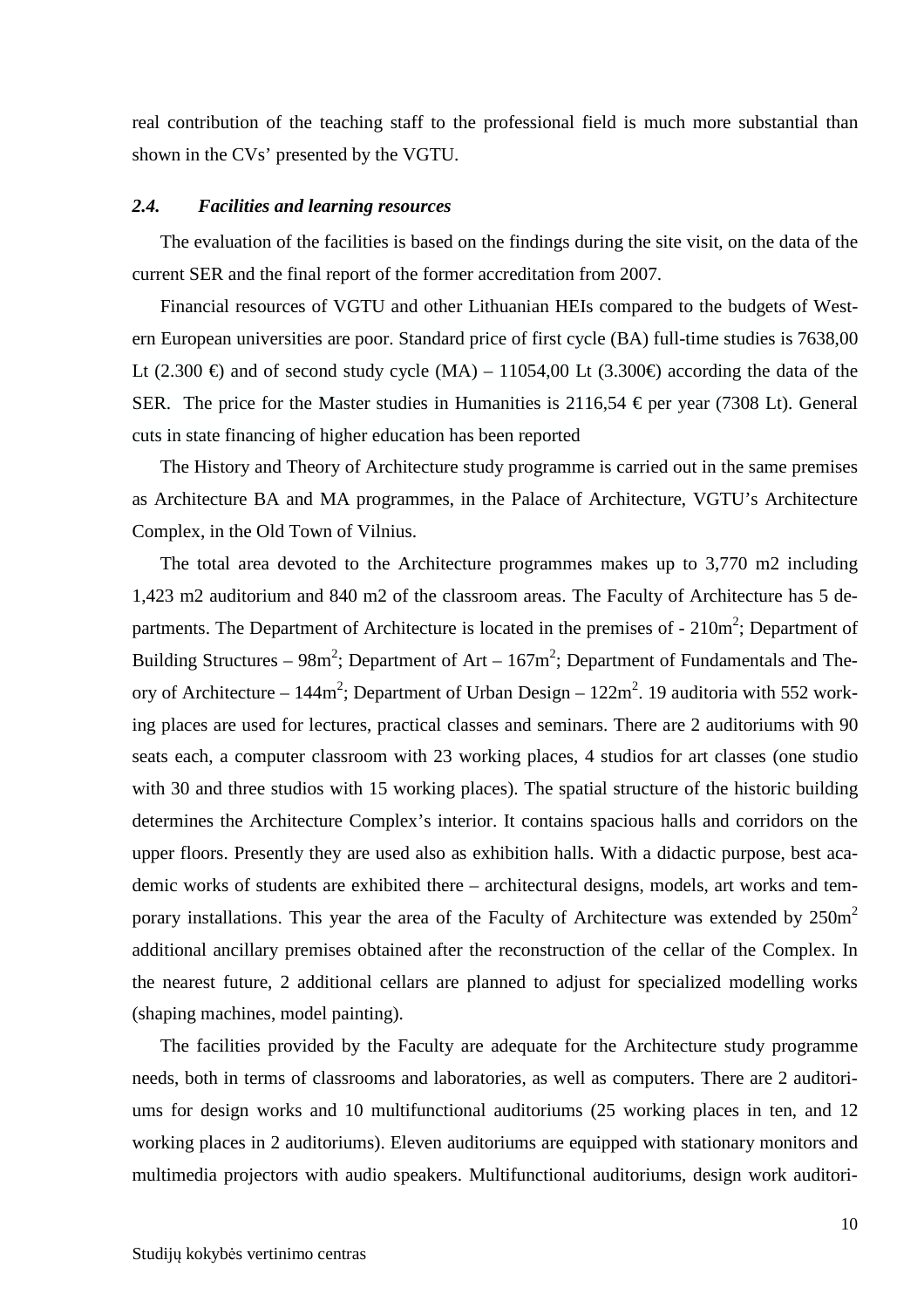ums and art class studios have exhibition systems of academic projects and art works – with mobile partitions and sliding wall elements. Students may work in the model workshop equipped with polystyrene cutters, drilling, polishing and cutting machines and racks for keeping models for 32 working places. The university has plans to provide more equipment for painting, computerized fast prototyping, cutting, engraving and 3D printing equipment. There is an access to wireless Internet within the faculty space. The technical and aesthetic state of the classes is suitable. The teaching and learning equipment available for the MA programme is up to date. Students reported about the appropriate dormitories, even not many of them live there. There is a lack of space for students' independent work that makes group work inefficient. The spaces used by the students for model making are not accessible on weekends and at night. This underlines the necessity to improve the facilities further on.

The SER of VGTU declares that Master students who often are already employed and have a professional qualification, the postgraduate study can free their personality to realise one's creative ambitions. Unfortunately the SER of VGTU doesn't give sufficient information about the content of the subjects, since the description of it in missing in Annex 6. "due to limited information dissemination the descriptions of study subject (modular cards) are only in paper version of the SER".

The Faculty of Architecture provides competitions, workshops and other events on national and international level for students' practical development towards the profession. Possibilities for foreign experience are well promoted by VGTU, students are aware of the Erasmus+ programmes and are keen to participate. About 40 students per year attend Erasmus programmes.

Teaching materials, such as textbooks, reference books and periodicals are adequate and are supplemented by on-line databases. The Specialized Architecture Reading Hall (a unit of VGTU library founded in 2003) offers 67 working places for its readers. It has 5 computers with internet access. In total the reading hall has 11,450 units of publications, 6,300 out of this number are books, 5,150 professional and scientific magazines (El CROQUIS, Detail, L'architecture d'aujourd'hui, A+U, Domus)*.* 14 periodicals in the reading hall get continuously renewed with latest issues. VGTU Library offers the following electronic resources: databases of electronic magazines EBSCO Publishing (172); Emerald (32); Cambridge Journals Online (12); Oxford Journals Online (4); SAGE (43); Science Direct (217); Springer LINK (87); databases of electronic books E-brary (570); e-books on EBS Cohost (721); Springer LINK e-books (62); ebooks on Science Direct (32); databases of directories like Grove Art Online (Dictionary of visual and applied arts and architecture). The architecture collection of VGTU electronic book platform offers 27 electronic books. The VGTU storage media *dspace* contains 16 scientific electronic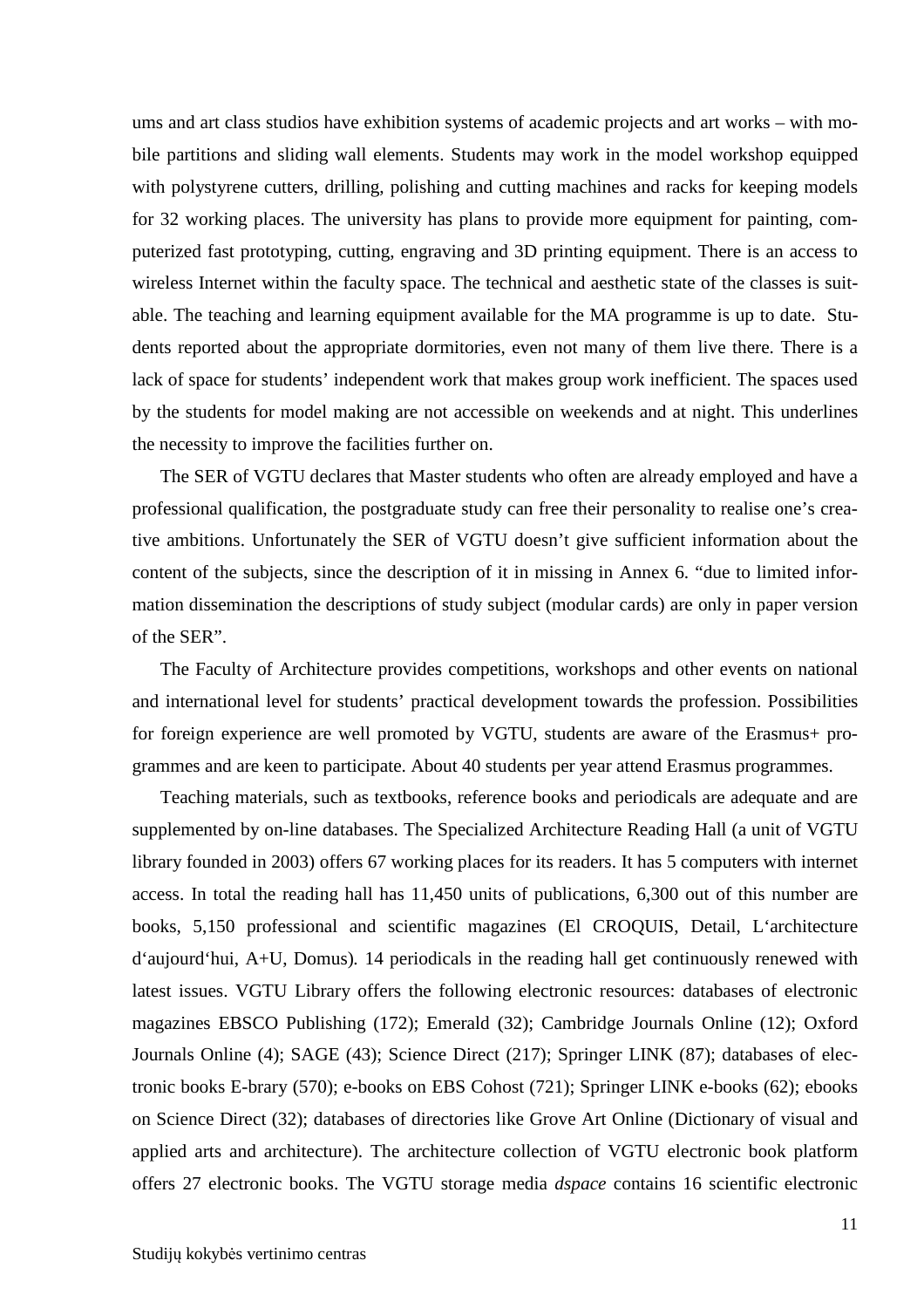resources. VGTU acquires publications recommended by the teachers for architectural studies from centralized funds. The foundations of the reading hall are annually renewed with 150 new copies per average.

Students use the Reading Hall at the Faculty building, the main Library of the University is too far for every day use. The architecture students most frequently use the Reading Hall of Architecture instead of VGTU central library because it provides a greater amount of sources related with discipline of architecture than in the stocks of the Central library of VGTU.

Concerning about the use of common university premises become traditional among students (lecture rooms are opened only at the time of scheduled lessons, there is no possibility to work for longer in the evening, to leave drawings and models in lecture rooms, the reading room is open only until 17:30. The Architecture Reading Hall now operates untill 21:00. Such working arrangements came into effect on December 1, 2014. In students' opinion, these circumstances does not provide adequate atmosphere for art studies. The level of security and also the conditions of studies would improve if an electronic access-control system was installed.

This underlines the necessity to improve the facilities further on.

#### *2.5. Study process and students' performance assessment*

Students' admission to History and Theory of Architecture study programme meets all rules and procedures approved by VGTU Senate and the Government of the Republic of Lithuania. All admission rules can be found on the Internet. The admission requirements are easily found and publicly available.

Admission competitive point is counted by marks in BA diploma supplements. There are some requirements for applicants to this study programme. They have to be passed exams, during previous study years, e.g., Architecture and art history, philosophy, history, heritage protection and foreign language.

During the analysed period the numbers of admitted students to this study programme in different years are rather different. In the year 2009 15 students were admitted. During the next two years the amount of approved students was much smaller (in 2010 8 students, in 2011 just 6 students approved). In the year 2012 the admission "peak was the highest", 19 students were admitted. During last year`s admission (2013) 10 students got the chance to study the study programme mentioned.

According to the SER, the average of competitive mark in two years is higher than 10: in 2009 and 2011. For the admission in other years the averages of competition points were: 2010 with *9,4*, 2012 with *9,97* and 2013 with *9,54*.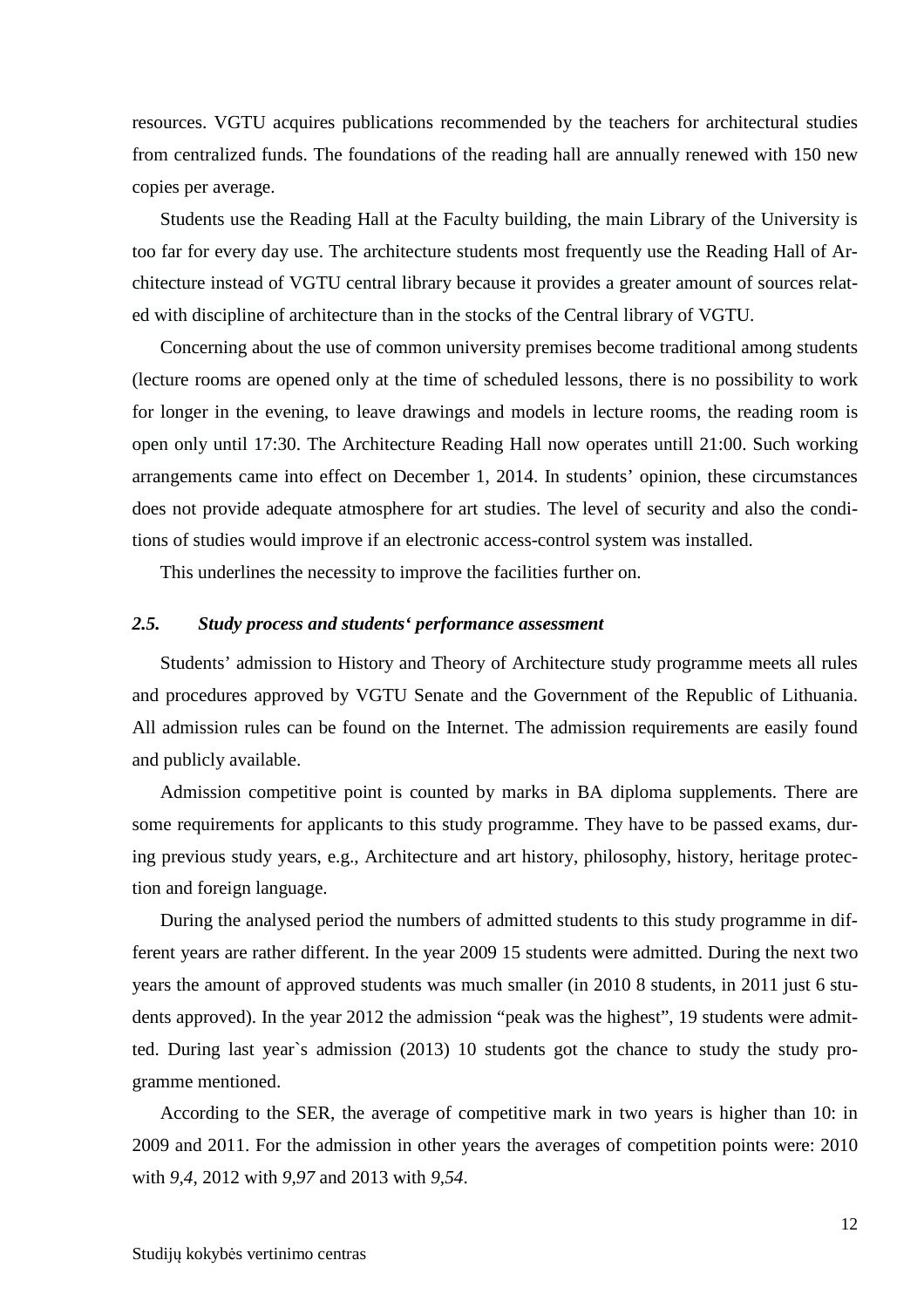The students` assessment and study process is well explained: after each semester of every lectures, students should take an exam (to write a test, individual assessment with lecturer or discussion form exam, about new finding related with final thesis. Final thesis form – is descriptive and it should be defended after fourth semester for students. The assessment system of students' performance is clear, adequate and publicly available on VGTU`s website and inner regulations. According to the given data, it seems that organisation of the study process ensures an adequate provision of the programme and the achievement of the learning outcomes. During the site – visit, students and graduates mentioned, that they are satisfied about study content, which are very useful for their professional skills, also faculty provides a lot of books and journals, related with this study programme.

Lectures for History and Theory of Architecture MA-students start from 16:20. It is out of balance for full-time studies and favours too much working. At least one working day a week is designated for independent work only. There is not enough time for proper reading all the literature listed in the course descriptions. If the students are allowed to work full time and studies are only in evenings then it contradicts with the elementary principles of full-time programme and looks more like just evening courses. Academic support for students is ensured. There are all opportunities to contact lectors all the time needed and even to meet them for consulting outside lectures. Almost all important information can be found on the Internet and on VGTU`s inner information system. The University has given the opportunity to participate in student mobility programmes to study abroad. The Faculty has agreements with 23 foreign universities, out of which students can chose their studies abroad. According to the given data just one student from this study programme in two years participated in a study exchange programme, what definitely is not enough.

The Faculty has foreign partners, cultural journals publishers in the Netherlands: Volume and Monu. During the analysed period three graduates performed an internship with these publishers.

Students of the study programme mentioned they have enough opportunities to publish their articles in national and international journals like Archiforma.

The University provides opportunities to get various scholarships. 10% of the best students could receive scholarships due to their study results. The Faculty tries to motivate all students. During the analysed period one student got a scholarship established by social partners and one student got a memorial scholarship.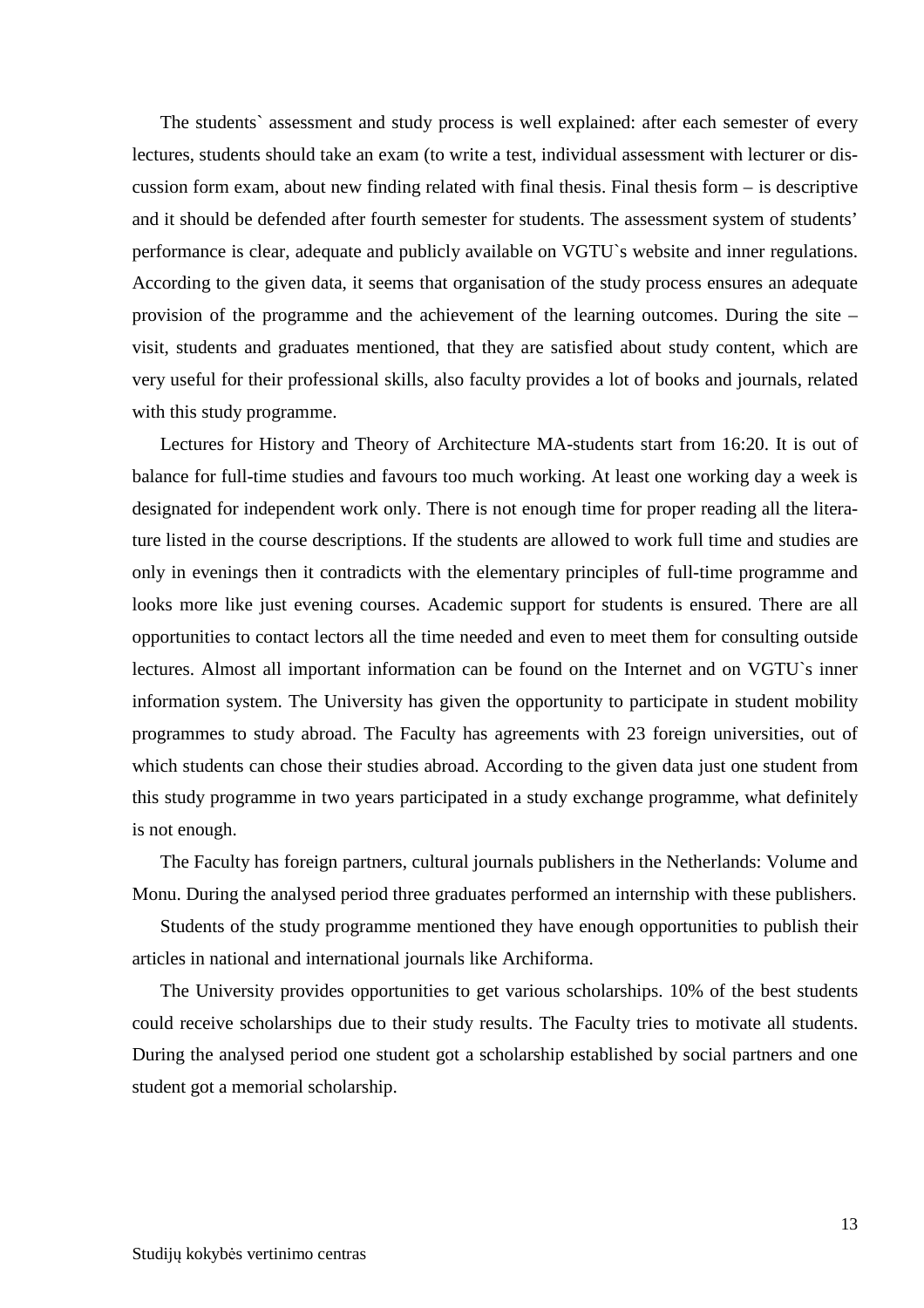#### *2.6. Programme management*

Responsibilities for decisions and monitoring of the implementation of the programme are clearly allocated: Senate and Rector of VGTU, Dean's Office, Council of the Faculty of Architecture.

The specific profile of the MA study course in History and Theory of Art is hard to identify in the self-evaluation report provided by the SKVC. The study programme seems to follow the way, how architects understand educational concepts and study contents established in the Humanities.

In the study programme and at the faculty level a formal representative of students (the students' self-government) in organizational and with respect to questions of the study plan content seem to be poorly developed. Students representation in the University organization (Senate and Rector of VGTU, Faculty and Council of the Faculty of Architecture) should be formalized in the University`s enactments and programme management structures.

In the self-evaluation report there was no evidence found, that a quality management system based on international standards was in operation. During the site visit on November  $11<sup>th</sup>$  and 12<sup>th</sup> 2014 the ERT did find the proof that questionnaires regularly are provided to the students. Never the less, the surveys and/or their results are presently neither supported by teaching staff nor can students recognize any outcomes or applicable results of the surveys.

The mentioned most efficient forms of inquiries by informal means at the presentation of students' final works for the external evaluation at various contests are not a part of the objective quality management of international standards. Beyond quality maintenance aspect public presentations and the participation in national and international architecture competitions are most valuable.

Many cooperation activities with the country's city and district municipalities and other governmental or business institutions are mentioned to be maintained but are not evaluated in the quality maintenance activities. Many cooperation with professional cultural journals are mentioned to be maintained but are not evaluated in the quality maintenance activities as well.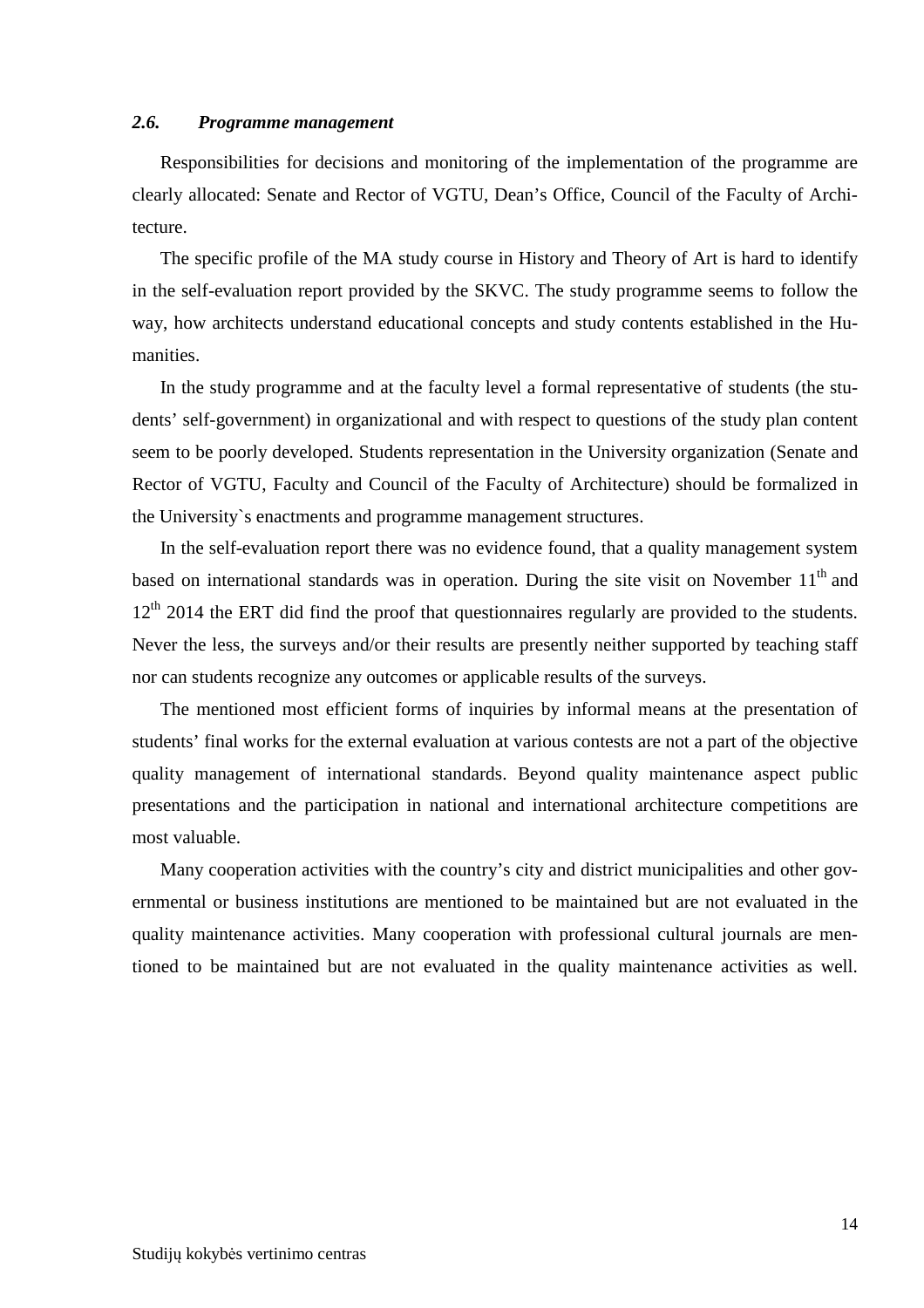#### **III. RECOMMENDATIONS**

- 1. Most of the content taught in this programme should be merged to the studies of architecture BA and MA programmes where theoretical component is insufficient and poorly connected to design tasks. After the European standard five-year programme for architecture will be implemented and theory will be in a contemporary way integrated there into this separate programme is not needed any more.
- 2. The ERT did not find a clear and coherent structure in the heterogeneous programme. Content and form of the MA studies in History and Theory of Architecture seem to be conceived more around the teachers profile involved in the programme than problem and learning outcome driven. If the VGTU plans to keep this programme it might make sense in the future to consider separating the programme into two different programmes: A. Heritage Studies and B. Theory of Architecture, which could alternate annually.
- 3. The programme which enables students to acquire second-cycle university education in the study area of Humanities and the degree of the Master of the History and Theory of Art should be led by a historian or a theoretician for whom this is the main vocation.
- 4. International contacts of teaching staff should be encouraged and more students are expected to participate in exchange programmes.
- 5. In the case of a full-time programme the students full-time employment should not be accepted. The ERT recommends to hold auditorial work during daytime and provide the students with the time for independent work.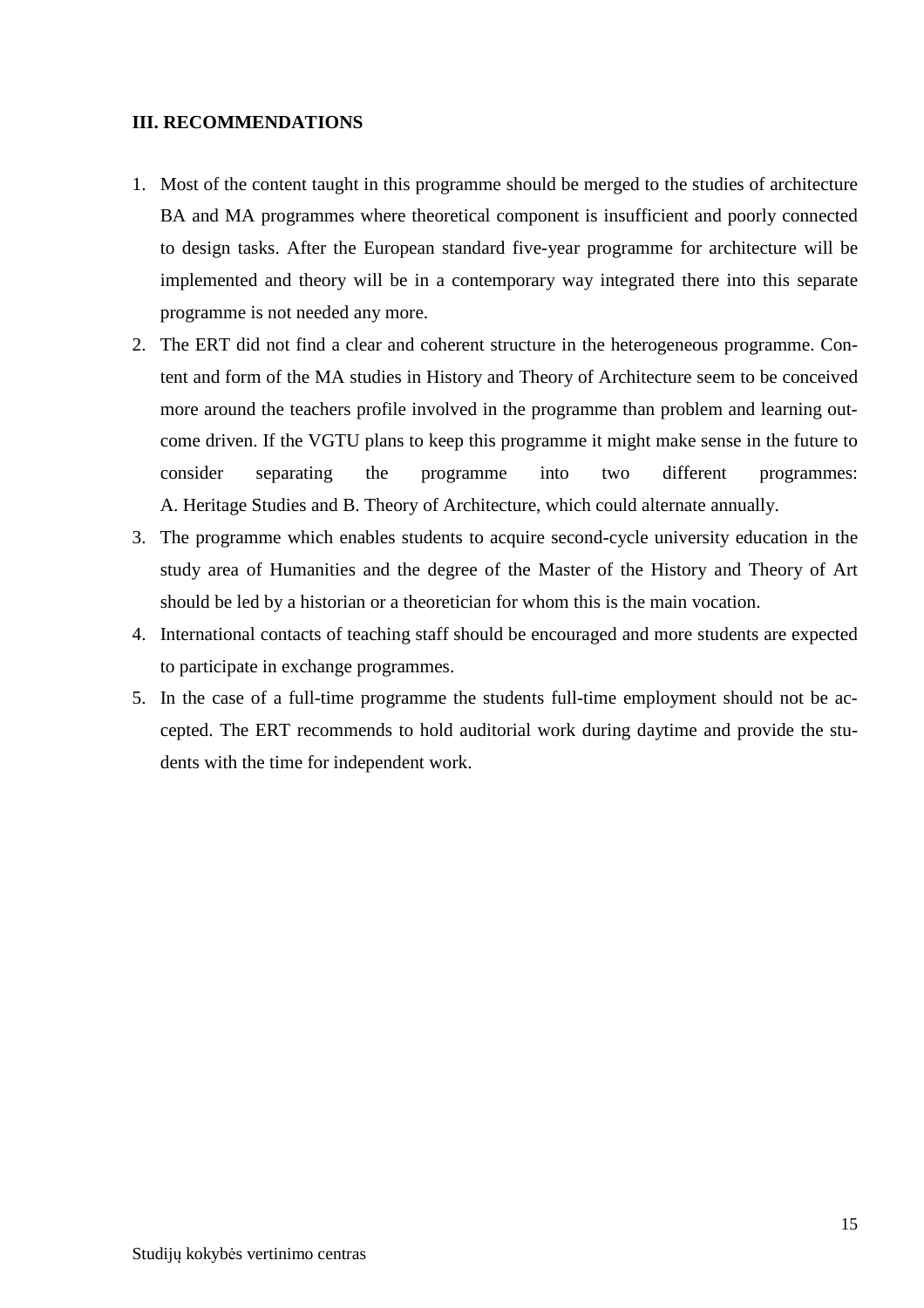#### **IV. SUMMARY**

Following the "Directive 2013/55/EU of the European Parliament and of the Council of 20 November 2013, amending Directive 2005/36/EC on the recognition of professional qualifications and Regulation (EU) No 1024/2012 on administrative cooperation through the Internal Market Information System ('the IMI Regulation')", a total of at least five years of full-time study at a university or a comparable teaching institution, leading to successful completion of a university-level examination is claimed. For the BA and MA programmes in Lithuania a change of the overall duration of architecture programmes has to be expected in the years to come.

The ERT did not find a clear and coherent structure in the heterogeneous programme. Content and form of the MA studies in Architecture History and Theory seem to be conceived more around the teachers profile involved in the programme than problem and learning outcome driven.

If the VGTU plans to keep this programme it might make sense in the future to consider separating programme to two different programmes: A. Heritage studies and B. Theory of Architecture, which could alternate annually.

In the curriculum design architectural theory is taught via different subjects which do not provide coherent overview and understanding of this very important field, only occasional areas of theory are covered.

The final works of the semester combine illogical tasks like archaeology and exhibition design together.

The students are expected to choose the topic of final thesis too early.

Unfortunately, in the curriculum no linguistic subject taught by a philologist, where writing skills of students would have been developed, was found.

The teaching-staff is active in research of architecture and meets legal requirements. As the faculty of architecture publishes the Journal of Architecture and Urbanism under the Taylor and Francis Group there is a very favourable platform for scholarly publishing offered by the university.

The facilities provided by the Faculty is adequate for the Architecture History and Theory study programme needs, both in terms of classrooms and laboratories, as well as computers. The technical and aesthetic state of the classes is suitable. The teaching and learning equipment available for the MA programme is up to date.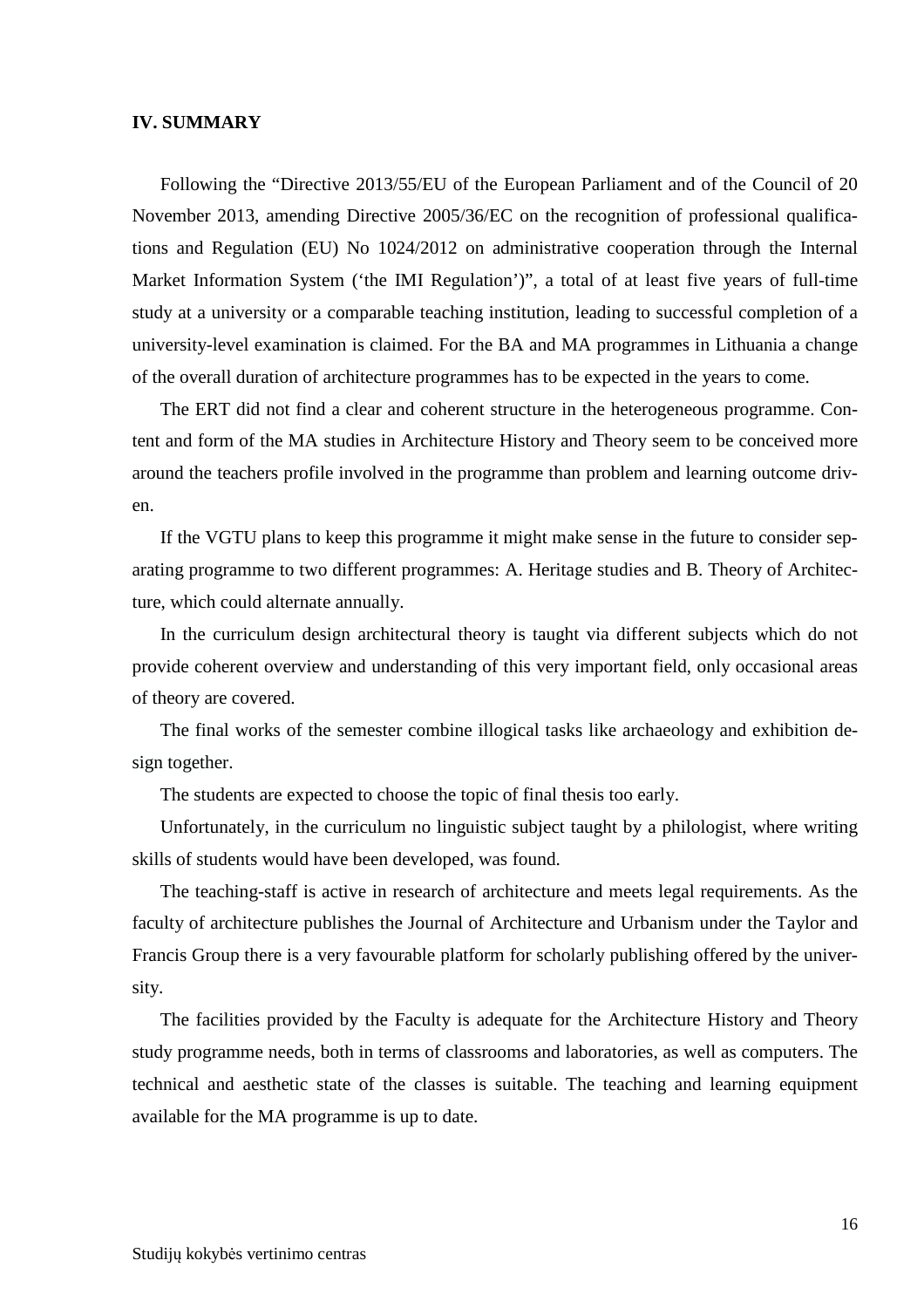Teaching materials, such as textbooks, reference books and periodicals are adequate and are supplemented by on-line databases. Selection of contemporary scholarly literature about history and theory of architecture needs improvement.

The students' assessment and study process is well explained both for the individual exams and the final thesis students. The assessment system of students' performance is clear, adequate and publicly available on VGTU website and inner regulations.

An eye should be kept on the possibility to coordinate studies with working activities. The VGTU Master of the History and Theory of Art studies with 120 credits are declared as full time. Combining MA studies with working activities are not in accordance with the disposition of full time studies. Lectures starting at the earliest at 16:20 are in contradiction to full time studies.

The specific profile of the MA study course in History and Theory of Art is hard to identify in the self-evaluation report provided by the SKVC. The study programme seems to follow the way, how architects understand educational concepts and study contents established in the Humanities.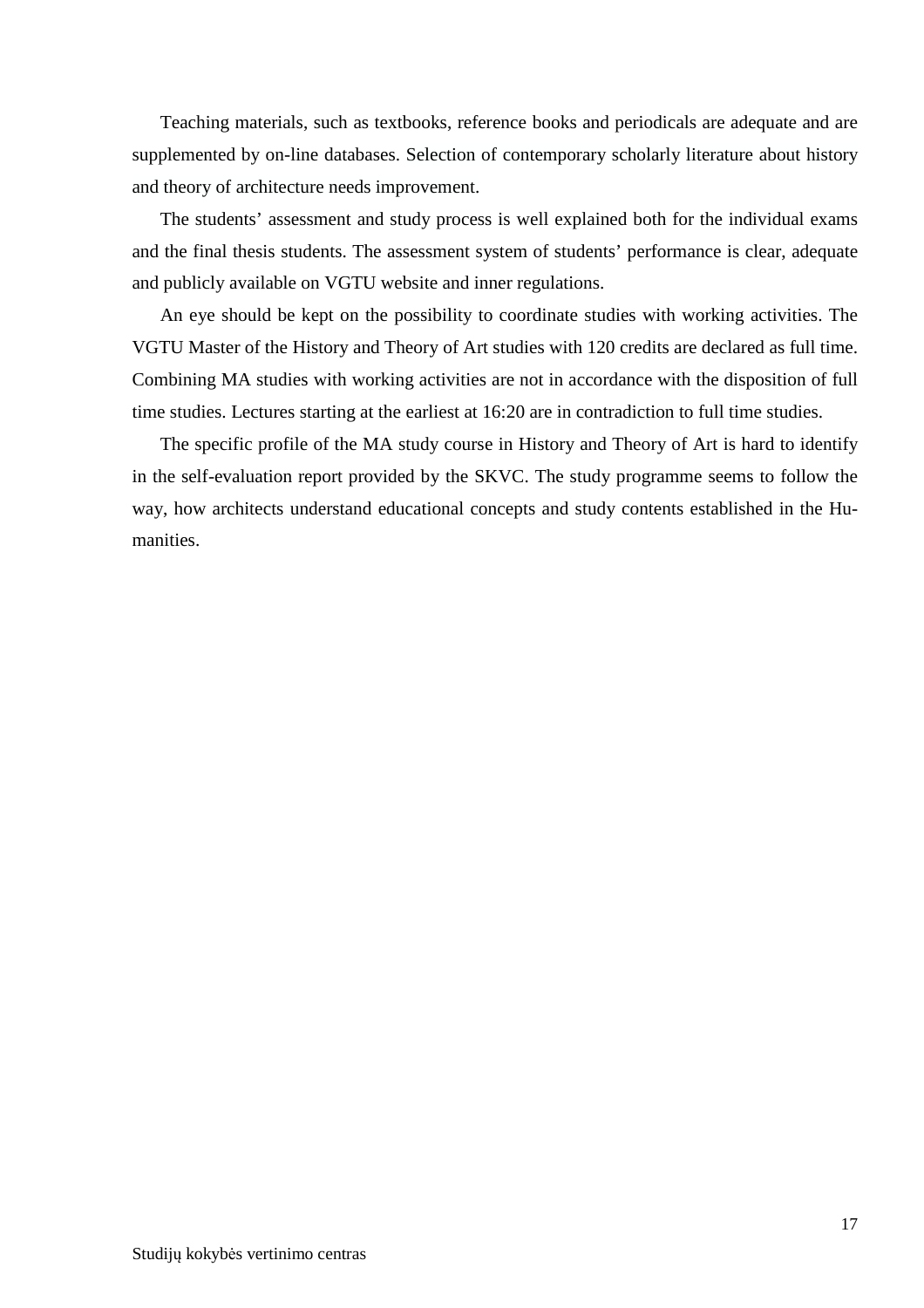### **V. GENERAL ASSESSMENT**

The study programme *History and Theory of Architecture* (state code – 621U95001) at Vilnius Gediminas Technical University is given **positive** evaluation.

| No. | <b>Evaluation Area</b>                             | <b>Evaluation of</b><br>an area in<br>points* |
|-----|----------------------------------------------------|-----------------------------------------------|
| 1.  | Programme aims and learning outcomes               | 3                                             |
| 2.  | Curriculum design                                  |                                               |
| 3.  | Teaching staff                                     | 3                                             |
| 4.  | Facilities and learning resources                  |                                               |
| 5.  | Study process and students' performance assessment | 3                                             |
| 6.  | Programme management                               | っ                                             |
|     | <b>Total:</b>                                      | די                                            |

*Study programme assessment in points by evaluation areas*.

\*1 (unsatisfactory) - there are essential shortcomings that must be eliminated;

2 (satisfactory) - meets the established minimum requirements, needs improvement;

3 (good) - the field develops systematically, has distinctive features;

4 (very good) - the field is exceptionally good.

| Grupės vadovas:<br>Team leader: | Prof. Andreas Wenger      |
|---------------------------------|---------------------------|
| Grupės nariai:<br>Team members: | Prof. dr. Bálint Bachmann |
|                                 | Prof. dr. Mart Kalm       |
|                                 | Assoc. Prof. Marco Savic  |
|                                 | Ramunė Staševičiūtė       |
|                                 | Gintautas Rimeikis        |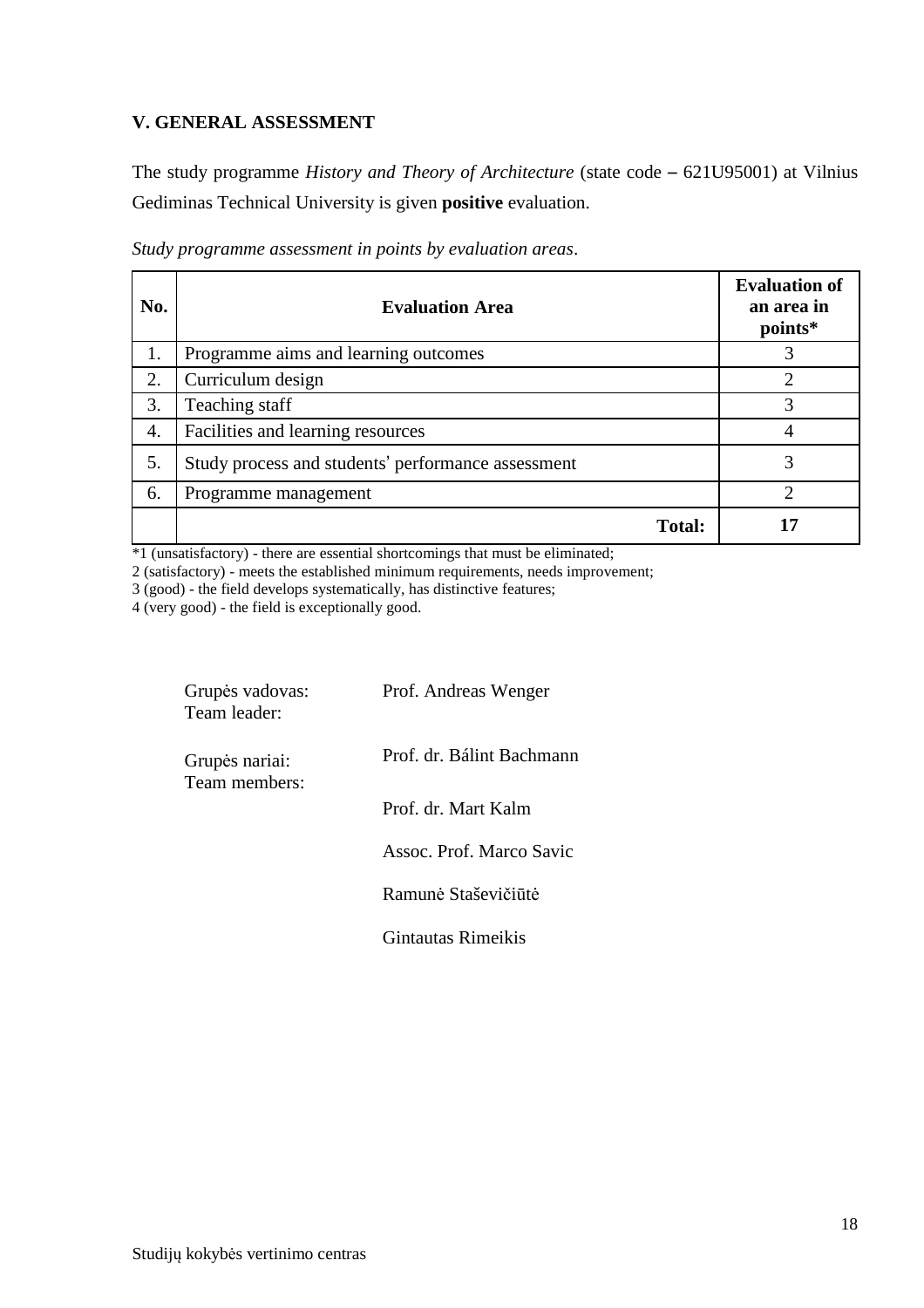#### **VILNIAUS GEDIMINO TECHNIKOS UNIVERSITETO ANTROSIOS PAKOPOS STU-DIJŲ PROGRAMOS** *ARCHITEKTŪROS ISTORIJA IR TEORIJA*  **(VALSTYBINIS KODAS – 621U95001) 2015-01-27 EKSPERTINIO VERTINIMO IŠVADŲ NR. SV4-23 IŠRAŠAS**

<...>

#### **VI. APIBENDRINAMASIS ĮVERTINIMAS**

Vilniaus Gedimino technikos universiteto studijų programa *Architektūros istorija ir teorija* (valstybinis kodas – 621U95001) vertinama **teigiamai**.

| Eil.<br>Nr. | <b>Vertinimo sritis</b>                          | Srities įverti-<br>nimas, balais* |
|-------------|--------------------------------------------------|-----------------------------------|
| 1.          | Programos tikslai ir numatomi studijų rezultatai |                                   |
| 2.          | Programos sandara                                | $\overline{2}$                    |
| 3.          | Personalas                                       |                                   |
| 4.          | Materialieji ištekliai                           | 4                                 |
| 5.          | Studijų eiga ir jos vertinimas                   | 3                                 |
| 6.          | Programos vadyba                                 | 2                                 |
|             | Iš viso:                                         |                                   |

\* 1 - Nepatenkinamai (yra esminių trūkumų, kuriuos būtina pašalinti)

2 - Patenkinamai (tenkina minimalius reikalavimus, reikia tobulinti)

3 - Gerai (sistemiškai plėtojama sritis, turi savitų bruožų)

4 - Labai gerai (sritis yra išskirtinė)

 $\langle \ldots \rangle$ 

#### **V. SANTRAUKA**

Pagal 2013 m. lapkričio 20 d. Europos Parlamento ir Tarybos direktyvą 2013/55/ES, kuria iš dalies keičiama Direktyva 2005/36/EB dėl profesinių kvalifikacijų pripažinimo, ir Reglamentą (ES) Nr. 1024/2012 dėl administracinio bendradarbiavimo per Vidaus rinkos informacijos sistemą (IMI reglamentas) būtinos bent penkerių metų studijos pagal nuolatinio mokymo programą universitete arba lygiavertėje mokymo institucijoje, kurios užbaigiamos sėkmingai išlaikius universiteto lygio egzaminus. Ateityje architektūros bakalauro ir magistro studijų programų bendra trukmė Lietuvoje turėtų keistis.

EG nuomone, šios nevienalytės programos struktūra neaiški ir nenuosekli. Susidaro vaizdas, kad magistro studijų programos *Architektūros istorija ir teorija* turinys ir forma labiau orientuoti į programą vykdančius dėstytojus, o ne į problemą ir studijų rezultatus.

Jei VGTU planuoja toliau vykdyti šią programą, būtų protinga apsvarstyti galimybę ją išskirti į dvi kasmet pakaitomis vykdomas programas: A. *Paveldo studijos* ir B. *Architektūros teorija*.

Programos sandaroje projektavimo architektūros teorija dėstoma per įvairius dalykus, bet nuosekli šios itin svarbios srities apžvalga ir supratimas nesuteikiami, nagrinėjamos tik atskiros teorijos dalys.

Semestro baigiamieji darbai apima nelogiškas užduotis, pavyzdžiui, archeologiją ir parodų dizainą kartu.